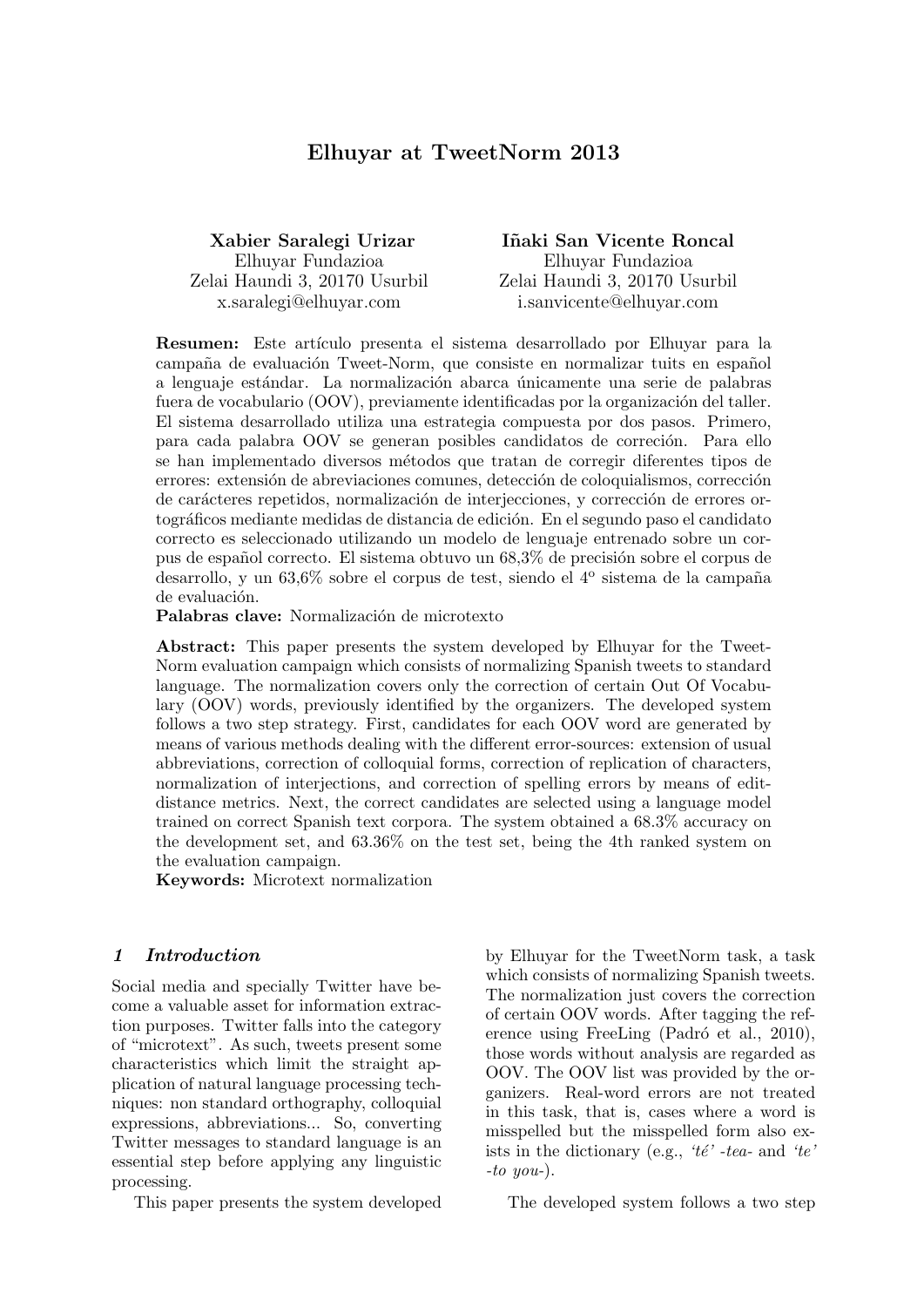strategy. First, candidates for each problematic word are generated by means of various methods dealing with the different errorsources: extension of usual abbreviations, correction of colloquial forms, correction of replication of characters, normalization of interjections, and correction of orthographical errors by means of edit-distance metrics. The second step selects the correct candidate, by comparing the adequacy of each candidate against a language model trained from standard Spanish text corpora. The EFE news corpus and the Spanish Wikipedia were used for such purposes. The system obtained a 68.3% accuracy on the development set, and 63.6% on the test set, being the 4th ranked system on the evaluation campaign.

### 2 Related Work

In the last few years many researchers have turned their efforts to microblogging sites such as Twitter. However, the special characteristics of the language of Twitter require a special treatment when analyzing the messages. A special syntax  $(RT, @user, \#tag,...),$ emoticons, ungrammatical sentences, vocabulary variations and other phenomena lead to a drop in the performance of traditional NLP tools (Foster et al., 2011; Liu et al., 2011).

To solve this problem, many authors have proposed a normalization of the text, as a pre-process of any analysis, reporting an improvement in the results. Han and Baldwin (Han and Baldwin, 2011) use morphophonemic similarity to match variations with their standard vocabulary words, although only 1:1 equivalences are treated, e.g., 'imo  $=$  in my opinion' would not be identified. Instead, they use an Internet slang dictionary to translate some of those expressions and acronyms. Liu et al. (Liu, Weng, and Jiang, 2012) propose combining three strategies, including letter transformation, "priming" effect, and misspelling corrections.

# 3 Our System

The system performs the normalization process of tweets in two steps (see Figure 1). In a first step several methods are applied for generating candidates for the OOV words. In the next step a single candidate is selected for each OOV word by using language models.

Two data-sets were provided by the organizers of the Tweet-Norm event. One development-set  $C_{dev}$  composed of 500

tweets, and one test-set  $C_{test}$  composed of 600 tweets which was used only for evaluation purposes.

# 3.1 Generation of candidates

Some of these methods use reference lexicons for generating candidates. A reference lexicon of correct forms  $D<sub>r</sub>$  was built by joining the FreeLing's dictionary forms and forms extracted from the EFE news corpus (146M words) and Spanish Wikipedia corpus (41M words), which theoretically include correctly written texts. A minimum frequency threshold was established in order to avoid possible typos, because several of them were found in both EFE and Wikipedia (e.g., 'tambien'). A disadvantage of using these corpora is that they are focused on formal registers while the register of twitter is more informal. However, it is a difficult task to compile a corpus for informal register without including many wrongly written texts. So we sacrificed register adaption in benefit of correctness.

### Colloquial vocabulary (COL)

We created a list of colloquial vocabulary (e.g., 'colegui', 'caseto', 'bastorro') by collecting words from two sources: "Diccionario de jerga y expresiones coloquiales"<sup>1</sup> dictionary and www.diccionariojerga.com, a crowdsourcing web including colloquial vocabulary edited by users. A different word corresponding to the correct form was inserted if necessary, otherwise the word itself is inserted as correct form. This list  $L_c = \{(c_i, c'_i)\}\)$  contains 1088 entries.

The method based on this list is simple, if an OOV word  $c_i$  is included in the list the corresponding correct form  $c_i$  is generated as a candidate.

### Abbreviations (ABV)

A list containing the most used abbreviations (e.g.,  $'m\tilde{n}n \rightarrow 'ma\tilde{n}ana'$ ) and contractions (forms that join more than one word, e.g., 'porfa' $\rightarrow$ 'por\_favor') in Twitter was created. First, the most frequent OOV words of a Twitter corpus (309,276 tweets, 4M tokens) were extracted, and the top 1,500 candidates  $(freq(abv<sub>i</sub>) > 25)$  were analyzed, looking for abbreviations and contractions. Their corresponding correct forms were established by

<sup>1</sup>http://www.ual.es/EQUAL-

ARENA/Documentos/coloquio.pdf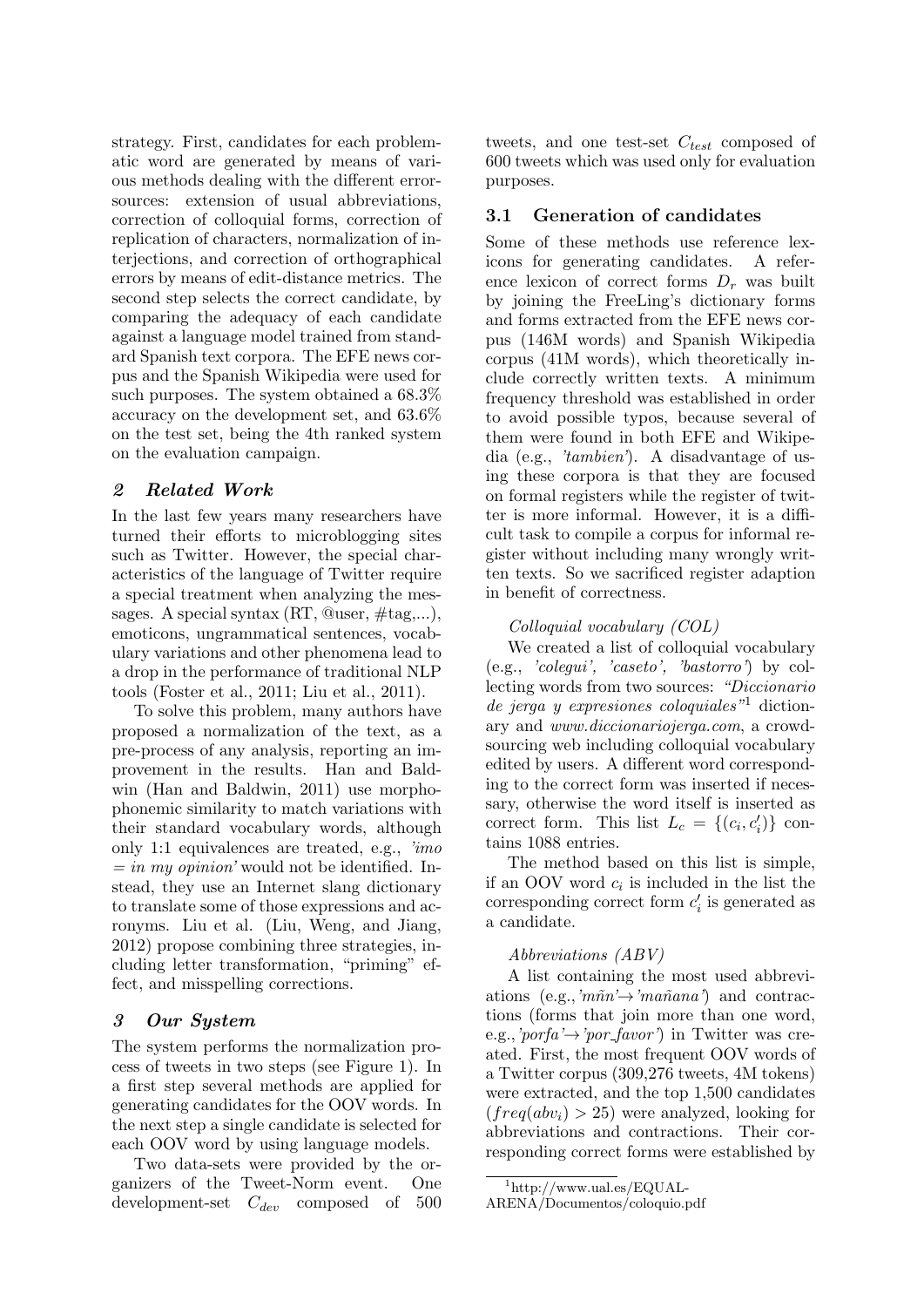hand. As a result, 188 abbreviations were included in the list  $L_{abv} = \{(abv_i, abv'_i)\}\.$  As with the previous method, for each OOV  $abv_i$ included in the list its standard form  $abv_i'$  is proposed as a correct candidate.

#### Interjections (INTJ)

Regular expressions were created for matching and normalizing the most common interjections and their variations (e.g., 'jeje',  $'put'$ ), identified in the development corpus  $C_{dev}.$ 

#### Repeated letters (REP)

Repeated letters are removed from an OOV word if it does not appear in the reference lexicon  $D_r$ . Then if the modified form appears in  $D_r$  (e.g., 'calooor' $\rightarrow$ 'calor') it is included as candidate.

#### Proper Nouns (PN)

A list of usual proper nouns was built from the Wikipedia corpus. Words in uppercase  $w_{uc}$  with a minimum frequency ( $freq(w_{uc}) >$ 100) and whose frequency is higher than that of their form in lowercase  $((freq(w_{uc})) >$  $freq(w_{lc}))$  are taken as secure proper nouns. 6,492 words were collected in this manner.

If an OOV word w appears in a list of usual proper nouns and its first character is in lowercase then it is put in uppercase  $(e.g., 'bets' \rightarrow 'Betis').$ 

#### Uppercase (UC)

If all characters of an OOV  $w_{uc}$  word are in uppercase the following rules are applied:

- If  $w_{uc}$  appears as it is in  $D_r$ ,  $w_{uc}$  is proposed as candidate (e.g.,  $IVA \rightarrow IVA$ ).
- If  $w_{uc}$  is included in  $D_r$  in lowercase  $w_{lc} = lc(w_{uc}),$  then  $w_{lc}$ is proposed as candidate (e.g.,  $IMPORTANTE\rightarrow 'importante'.$
- If  $w_{uc}$  is included in  $D_r$  with the first character in uppercase  $w'_{uc}$  =  $ucfirst(w_{uc})$ , then  $w'_{uc}$  is proposed as candidate (e.g., ' $MADRID' \rightarrow 'Madrid'$ ).

#### Spelling errors (COG)

String similarity measures are useful for detecting correct forms of misspelled words. If the string similarity between an OOV word  $w$  and a correctly written word  $w'$  exceeds a certain threshold we can take  $w'$  as a correct candidate. We apply edit distance as follows:

first, a set of transliteration rules are applied to both words  $(trans(w)$  and  $trans(w')$ in order to normalize some characters (e.g.,  $b = v, ki = qui, ke = que ...).$  Then, Longest Common Subsequence Ratio (LCSR) is calculated between  $trans(w)$  and  $trans(w')$ . In order to reduce the computational cost of the process, LCSR is only computed for those words in our lexicon  $D_r$  that share the first character (except for h) with  $w$  and have a similar length  $(\pm 20\%)$ . LCSR gives a score between 0 (minimum similarity) and 1 (maximum similarity). Those forms that reach a score greater than 0.84 are taken as candidates.

#### 3.2 Selection of correct candidates

A tweet  $t = \{f_0, ..., f_i, ... f_n\}$  can contain more than one OOV word, and each OOV word  $f_i$  can have several candidates  ${f_{i0},...,f_{ij},...,f_{im}}$  after applying the abovementioned methods (see Figure 1). Thus, a disambiguation process must be applied in order to obtain a single correct candidate for each OOV word. For that aim we use language models. The system selects for each tweet, the combination of candidates that best fits the language model, that is, the combination which maximizes the log probability of the sequence of words.



Figure 1: The diagram shows the two steps of the normalization process.

SRILM toolkit (Stolcke, 2002) was used for training and applying the language model. For the training process the EFE news corpus and the Spanish Wikipedia corpus were used. As mentioned in section 3.1, we chose those sources in order to guarantee maximal language correctness.

#### 4 Results

Table 1 shows the results for the experiments done on the 500 tweets of the development collection  $C_{dev}$ , depending on the different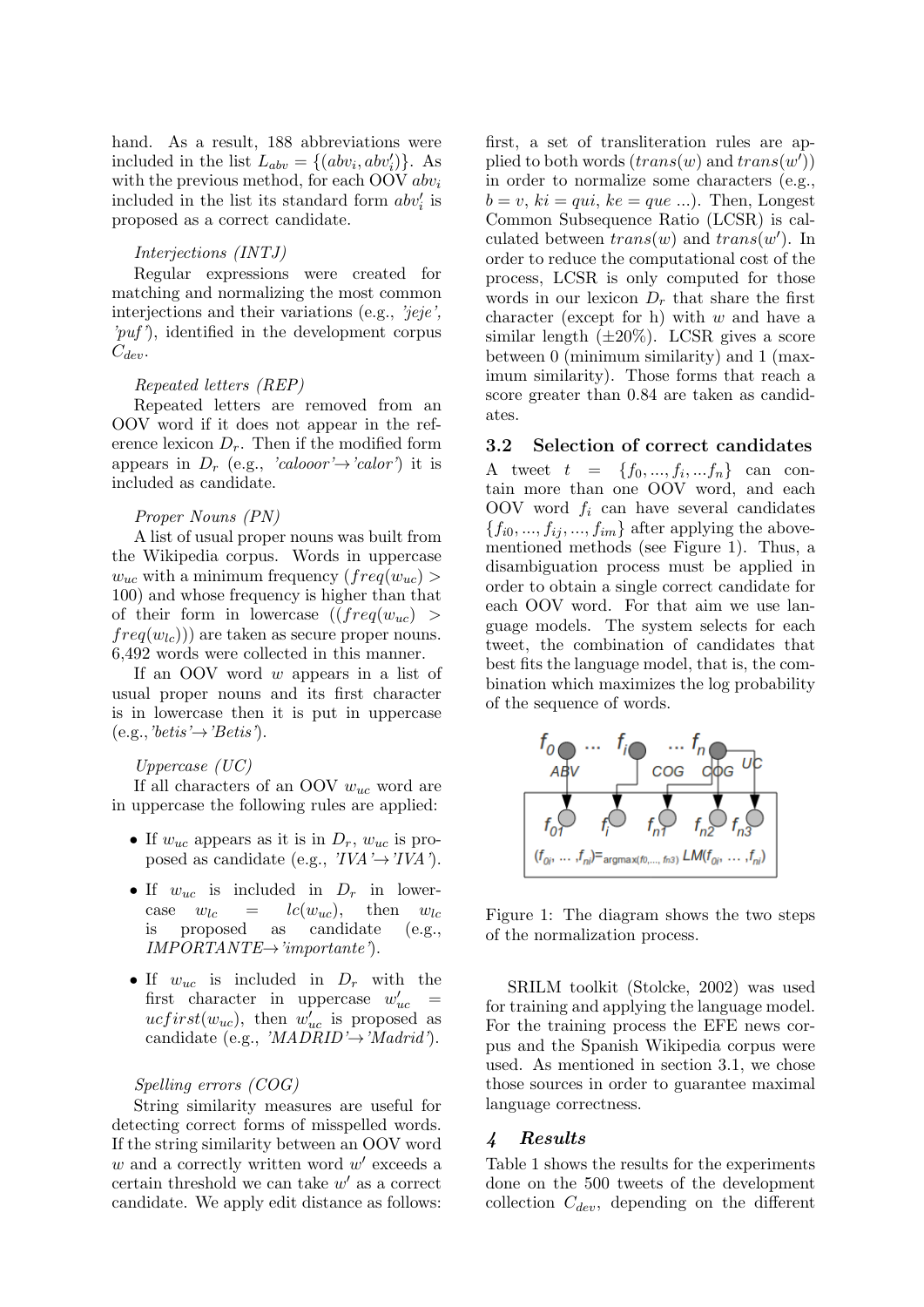treatments and disambiguating by using an unigram language model trained on Wikipedia and EFE corpora. The baseline consists of selecting the OOV itself as correct candidate.

All the methods proposed provide an improvement over the baseline except for the UC method (see Table 1). The degree of improvement provided by each method varies depending on the frequency of the errortype treated by the method and the performance of the method itself. Thus, the string similarity based method COG provides the highest improvement (76.93% over the baseline), which means that the presence of typos is high and that the performance of the method is good. Both REP and ABV methods offer an improvement around 40% over the baseline. The treatment of interjections (INTJ) is also important, providing an improvement of 25% over the baseline. The error-types treated by the COL and UC are very scarce (14 and 5 respectively on  $C_{dev}$ ). In the first case, although the methods perform well, the improvement is small. In the case of UC, most of the cases (4 out of 5) concatenate various error-types, and our system can not deal with error concatenations, leading to a performance decrease. Nevertheless, the method does provide an improvement when it is used combined with a bigram or a trigram LM, and thus, we include it in the all configuration. Error-types treated by PN are a bit more frequent ( $\simeq 40$  in  $C_{dev}$ ). Although the method is quite precise ( $P \simeq$ 80%) it lacks coverage  $(R \simeq 60\%)$ . Among all method combinations the best accuracy was achieved when all of them were combined (ALL). So, we conclude that the LM manages properly the candidates provided by all the methods.

We performed further experiments with different orders of n-grams and different configurations of corpora, using in all cases the ALL configuration. According to the results (table 2), when larger orders of n-grams are used higher accuracies are obtained. This improvement is significant between 1-gram and 2-gram models. There is no improvement when using larger orders of n-grams. As for the corpora used, combining Wikipedia and EFE corpora provides the best performance. So it seems that they complement each other. Thus, evaluation over the test-set  $C_{text}$  was carried out using the bigram LM trained over

|                 | on the<br>Acc.<br>Devel. set | Improvement<br>over Baseline |
|-----------------|------------------------------|------------------------------|
| <b>Baseline</b> | 23.28                        |                              |
| $Baseline+COL$  | 24.2                         | $3.95\%$                     |
| Baseline+ABV    | 32.16                        | 38.14%                       |
| Baseline+INTJ   | 29.1                         | 25\%                         |
| $Baseline+REP$  | 34                           | 46.05%                       |
| Baseline+PN     | 24.81                        | $6.57\%$                     |
| Baseline+UC     | 23.12                        | $-0.69\%$                    |
| $Baseline+COG$  | 41.19                        | 76.93%                       |
| ATJ.            | 66.16                        | 184.19%                      |

Table 1: Accuracies for the candidate generation methods. Last column shows the improvement the method achieves over the baseline.

the joint corpus between EFE and Wikipedia (See fifth column in Table 2).

|                  | Development |                     |       | Test         |       |        |
|------------------|-------------|---------------------|-------|--------------|-------|--------|
|                  |             | unigr. bigr. trigr. |       | unigr. bigr. |       | trigr. |
| <b>EFE</b>       | 64.93       | 66.62               | 66.62 |              |       |        |
| Wikipedia        |             | 65.54 67.69 67.69   |       |              |       |        |
| EFE<br>Wikipedia |             | 66.16 68.30 67.69   |       |              | 63.60 |        |

Table 2: Accuracies for the different language models experiments, using the ALL configuration for the generation of candidates.

#### Error analysis

We performed error analysis over the OOV words not treated correctly by our best system for the 500 tweets of the development collection  $C_{dev}$ . Following, we explain the main problems detected in our system:

- Concatenation of errors: Generation methods are not combined between each other because LM is not capable of properly managing the noise created (e.g.,  $'SOI' \rightarrow 'SOY' \rightarrow 'soy'.$  $'cumpleee' \rightarrow 'cumple' \rightarrow 'cumplea\tilde{n}os'.$
- Abbreviations and contractions: The abbreviation and contractions not included in our list are not properly normalized  $(e.g., 'cmun' \rightarrow 'comun',')$  $\text{'deacuerdo'} \rightarrow \text{'deacuerdo'}$ . LCSR based method is not capable of finding the correct form for the case of abbreviations either, because the distance is very high. If the threshold is decreased too much noise is created.